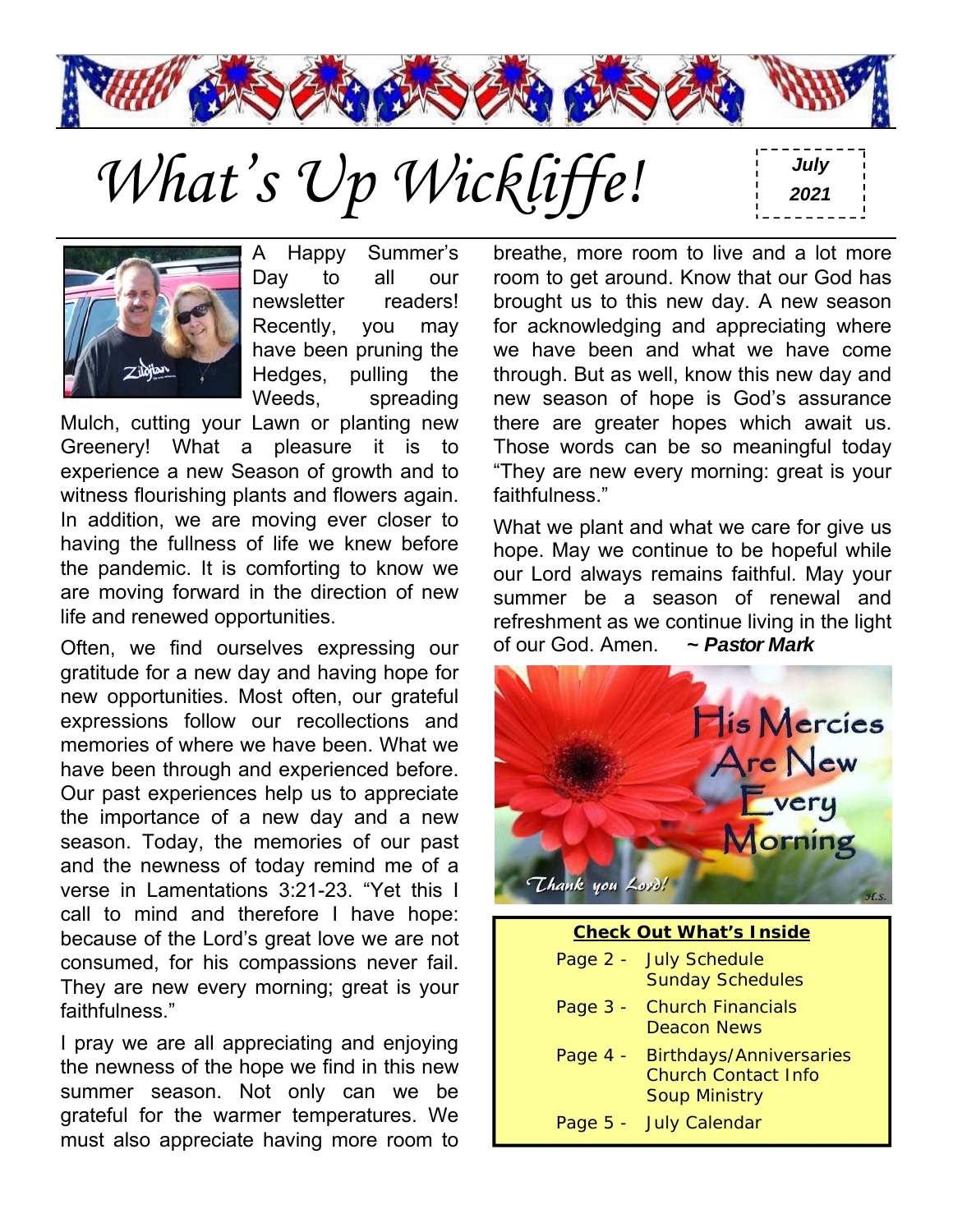

# **JULY SCHEDULE**

\*\*\*\*\*\*\*\*\*\*\*\*\*\*\*\*\*\*\*\*\*\*\*\*\*\*\*\*\*\*\*\*\*\*\*\*\*\*\*\*\*\*\*\*\*\*\*\*\*\*\*\*\*\*\*\*\*\*

- **Jul 4 Sixth Sunday after Pentecost**
- **Jul 11 Seventh Sunday after Pentecost**
- **Jul 18 Eighth Sunday after Pentecost**
- **Jul 25 Ninth Sunday after Pentecost**  ◆ Benevolence Offering

| * * * * *<br>$\star$<br>* * * Sunday Schedules<br>$\star$ |                                                                    |  |  |
|-----------------------------------------------------------|--------------------------------------------------------------------|--|--|
| <u>Worship</u><br><b>Sunday Services 10:00AM</b>          | <b>Ushers</b><br>1st Week - Nancy O'Hara, Volunteer                |  |  |
|                                                           | <b>Alternate: Neil Truslow</b>                                     |  |  |
|                                                           | 2nd Week - Kevin Yacucci, Sherry Yacucci,<br>Alternate: Ricky Witt |  |  |
| <b>Acolytes</b>                                           | 3rd Week - Bev Bagoly, Bill Wayland<br>Alternate: Bill O'Hara      |  |  |
| Volunteers are needed for<br>weekly acolytes.             | 4th Week - Jamie Bryant, Debbie Marshall<br>Alternate: Bob Fabian  |  |  |
|                                                           | 5th Week & Evenings - Bill O'Hara, Dr. David<br>Ritchie            |  |  |
|                                                           | <b>Alternate: Nancy Truslow</b>                                    |  |  |

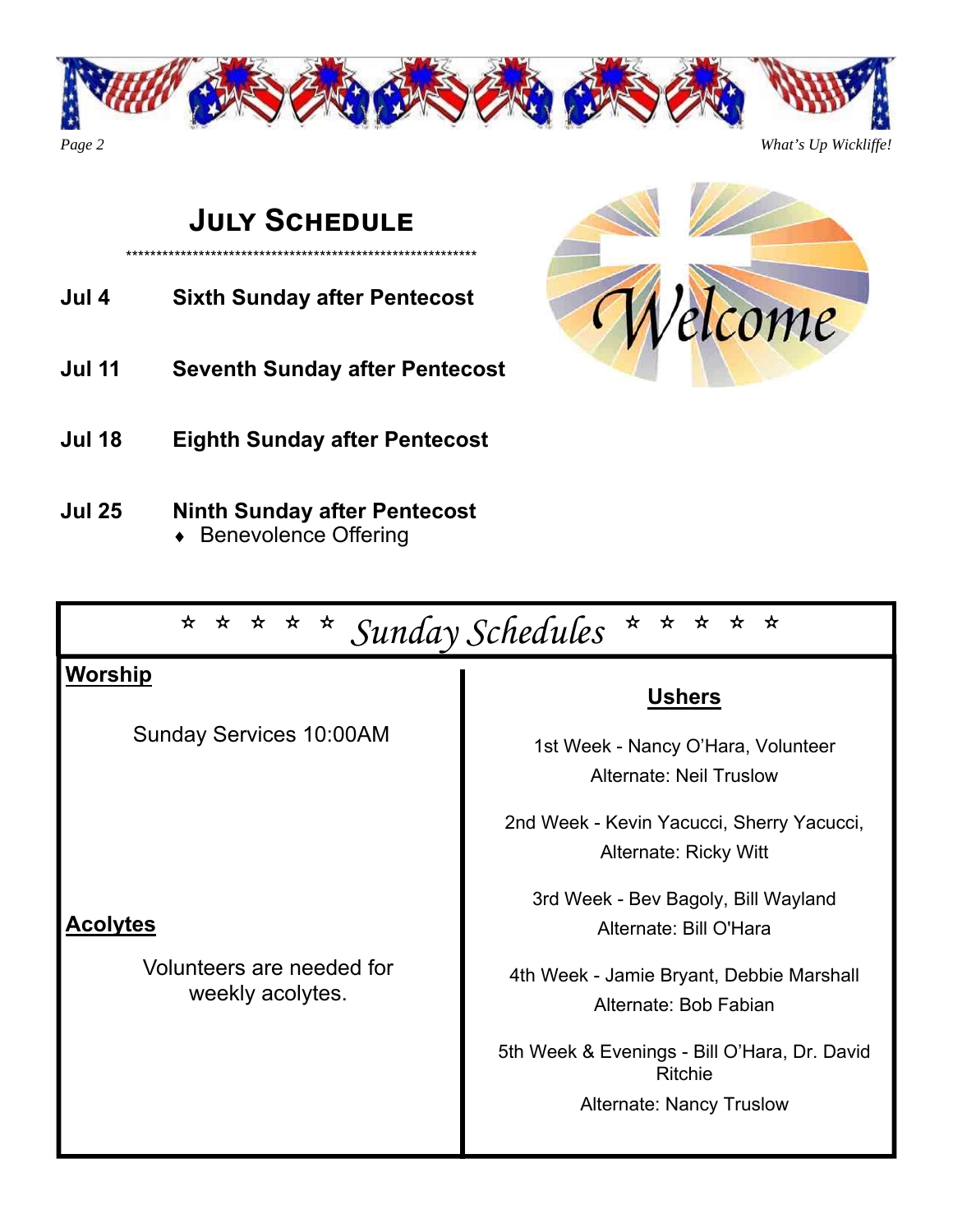

**Wickliffe Presbyterian Church Financial Report - May 2021** 

| 04/30/21                      |                            | <b>Total Available Funds (checking/savings)</b> | \$123,161.12                |                 |
|-------------------------------|----------------------------|-------------------------------------------------|-----------------------------|-----------------|
|                               | <b>Total Cash Received</b> |                                                 | 7,036.10<br>5,817.71<br>.60 |                 |
|                               | <b>Total Expenditures</b>  |                                                 |                             |                 |
|                               | <b>Total Interest</b>      |                                                 |                             |                 |
| 05/31/21                      |                            | <b>Total Available Funds (checking/savings)</b> | \$124,380.11                |                 |
| <b>Account Balances:</b>      | <b>Savings</b>             | <b>Checking</b>                                 | <b>Benevolence</b>          | <b>Memorial</b> |
| <b>Balance as of 04/30/21</b> | \$78,470.93                | \$44,690.19                                     | \$1,282.59                  | \$7,510.93      |
| <b>Deposits</b>               | 0.00                       | 7,036.10                                        | 1.50                        |                 |
| <b>Interest Received</b>      | .60                        |                                                 |                             |                 |
| Withdrawals                   | 0.00                       | 5,817.71                                        |                             |                 |
| <b>Balance as of 05/31/21</b> | \$78,471.53                | \$45,908.58                                     | \$1,284.09                  | \$7,510.93      |

**Per Capita ~ Received - \$712.00 Paid - \$0.00** 



### **Deacon New**

Keep this date i **October 3, 2** 

The Deacons, if all goes well in the will have their fall luncheon with  $SI$ Joes, chips, homemade soups an the trimmings. Homemade cookies Yum. In addition to the wonderful and fellowship, we need the money the free will offering to send our ho contributions to our local charities. money is very low. We depend on luncheons for many reasons as well reasons listed above. Can't wait

Your Deacon Board

| WS            | <b>Newsletter Content</b><br><b>HELP!</b><br>Needed!!!                              |
|---------------|-------------------------------------------------------------------------------------|
| n mind:       |                                                                                     |
| 2021          | Our monthly newsletter has<br>been looking very sparse                              |
| world,        | lately and I need your help to<br>fill the pages.                                   |
| oppy          | Below are some ideas of                                                             |
| d all         | things that can be submitted                                                        |
| , too.        | for future newsletters:                                                             |
| food          | <b>Wickliffe Committee Happenings</b>                                               |
| $\prime$ from | <b>Church and Family Celebrations</b>                                               |
| liday         | <b>Faith Community Events</b>                                                       |
| Our           | <b>Prayer &amp; Praise Requests</b>                                                 |
| these         | Poems, stories and anecdotes                                                        |
| as the        | <b>Holy Humor jokes &amp; cartoons</b>                                              |
| t‼            | The newsletter is not just to deliver church<br>.a. Itaaflaata ama akunak lifa 0 fa |

**information. It reflects our church life & family. I would love for everyone to contribute.** 

**Thank you!! ~ Kerry Schneider**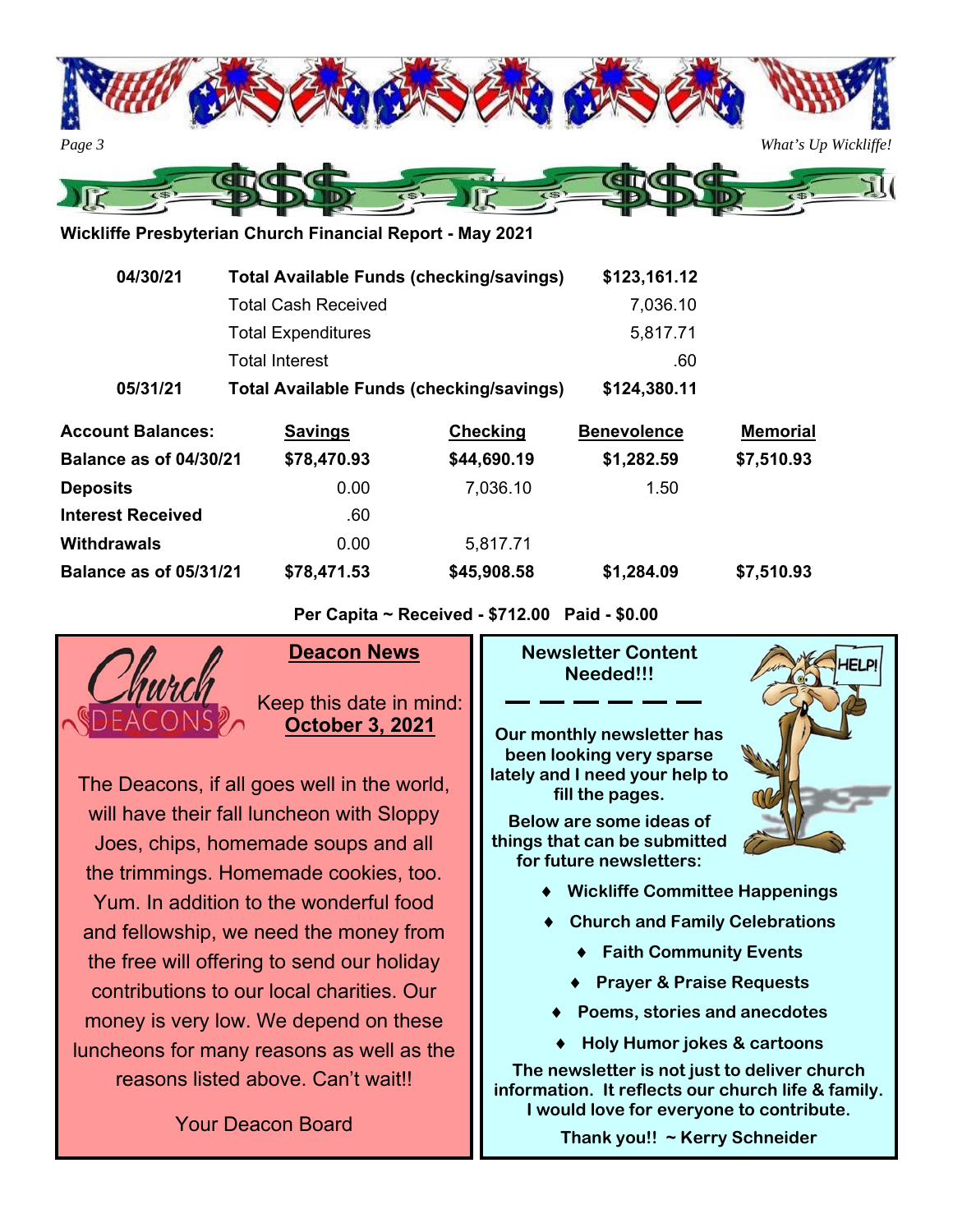

#### **2021 Per Capita is again \$32.00. Per Capita informational flyers available at the church.**

#### **Church Office Hours:**

Monday - 9:00am - 12:00pm

Tuesday - Closed

Wednesday - Closed

Thursday - 9:00am - 12:00pm

Friday - Closed

**(Hours may vary. Please contact the office for an appointment if you need in the church)** 

Church Website: www.wickliffepc.com

Secretary's Email: wickliffepc@gmail.com

- - - - - - - - - - - - - - - - - - - - - - - - - - - - - - - -

Wickliffe Presbyterian Church 45 Idlewood Rd. Austintown, OH 44515 P: 330-792-6441 F: 330-792-1006

TLCC Daycare and Preschool Director, Norma Johnson 330-792-9048

- - - - - - - - - - - - - - - - - - - - - - - - - - - - - - - -

## *Needle's Eye Soup Ministry*

Please remember Needles's Eye! If Your initials appear, please consider donating regular size jar of peanut butter, and/or cans of beans or soup! We give a little, it adds up to a lot!

Thankfully yours, Donna Cooper

**This month's initials are: W - X - Y - Z**





July 1 - Bill O'Hara July 9 - Grace Leash July 10 - Janet Walston July 11 - Greg Schneider July 12 - Barb Williams July 13 - Nancy O'Hara July 16 - Melanie Duritza (Marshall)

- July 19 Gomer Lewis
- July 29 Gail Wayne



July 22 - Clete & Pat Morningstar July 27 - Bill & Sandie Wayland